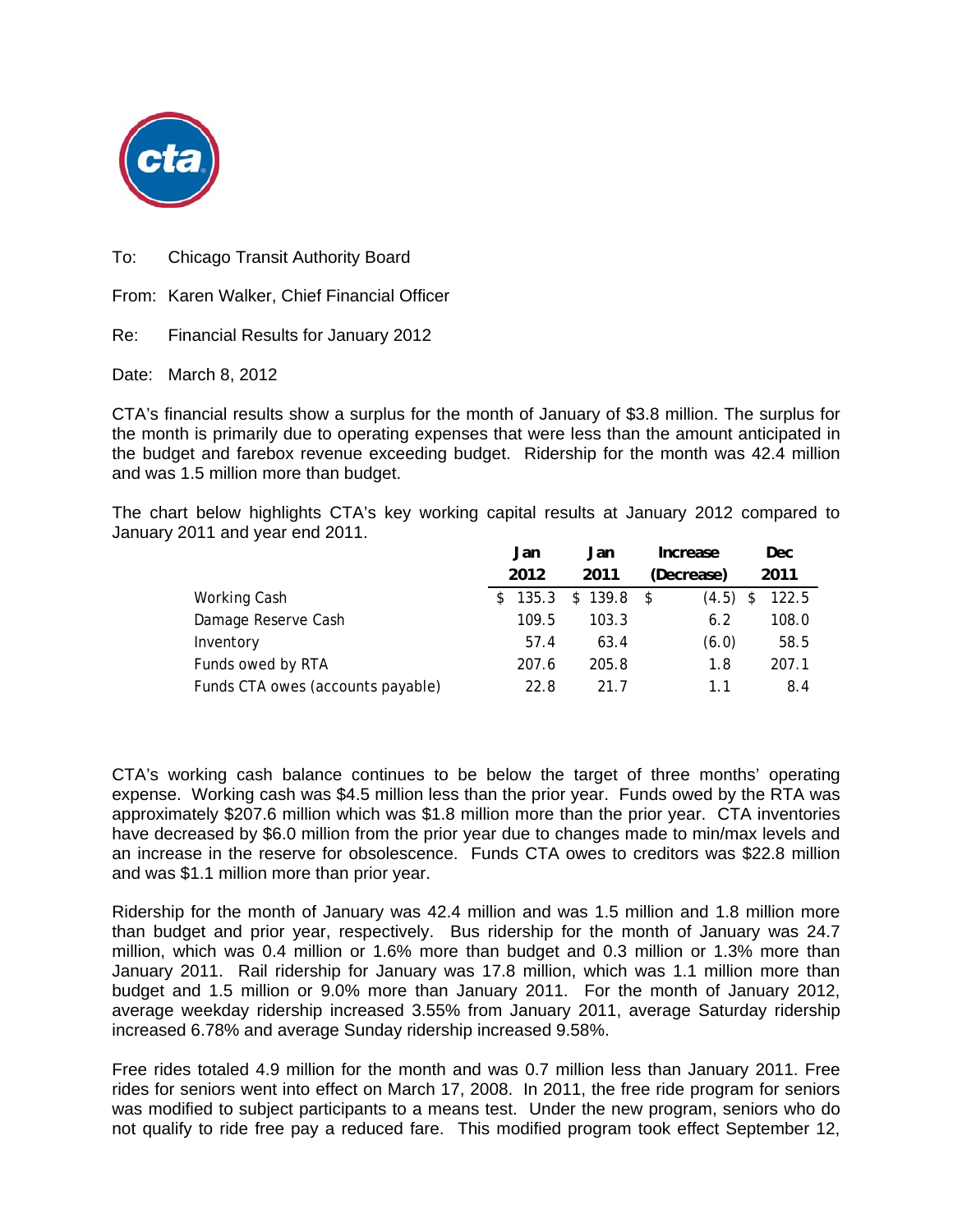2011. The majority of free rides occurred on the bus system. Bus accounts for 4.0 million of the total free rides for the month while rail was 0.9 million.

Public Funding Required for Operations was \$57.7 million for the month. Public Funding Required for Operations was favorable to budget for the month by \$3.8 million. This \$3.8 million budget surplus for the month was primarily due to lower labor expense than anticipated in the budget and higher farebox revenue.

Recovery Ratio, which measures the percentage of operating expenses CTA funds from internally generated revenues, was 55.56% for the month and was favorable to budget by 2.95 percentage points.

Operating Expenses for the month equaled \$107.1 million and were \$2.2 million or 2.0% less than budget.

Labor Expense was \$76.3 million for the month of January and was \$2.3 million less than budget.

Material Expense was \$6.3 million for the month and was over budget by \$0.3 million.

Fuel for Revenue Equipment was \$4.7 million for the month and was \$0.6 million less than budget. The gross price paid per gallon for the month was \$3.15. The fuel swap decreased the price by \$0.03 bringing the net cost per gallon to \$3.12 for the month of January 2012.

Electric Power for Revenue Equipment was \$3.0 million for the month and was on par with budget.

Provision for Injuries and Damages Expense was \$2.6 million for the month and was on par with budget.

Purchase of Security Services was \$2.9 million for the month and was favorable to budget by \$0.2 million.

Other Expenses equaled \$11.3 million for the month and were \$0.5 million more than budget due to timing differences.

System-Generated Revenue was \$49.4 million for the month and was \$1.6 million more than budget. The favorable variance for the year to date was primarily due to higher than anticipated farebox revenue.

Fare and pass revenue was \$43.1 million for the month and \$1.2 million more than budget. For the month, the average fare was \$1.02, which was on budget.

Reduced Fare Subsidy was \$2.3 million for the month and was on par with budget.

Advertising, Charter and Concessions Revenue equaled \$1.5 million for January 2012 and was \$0.1 million unfavorable to budget.

Investment Income was \$43,000 for the month. This was \$45,000 less than budget.

Statutory Required Contributions were \$0.0 million for the month and was on par with budget.